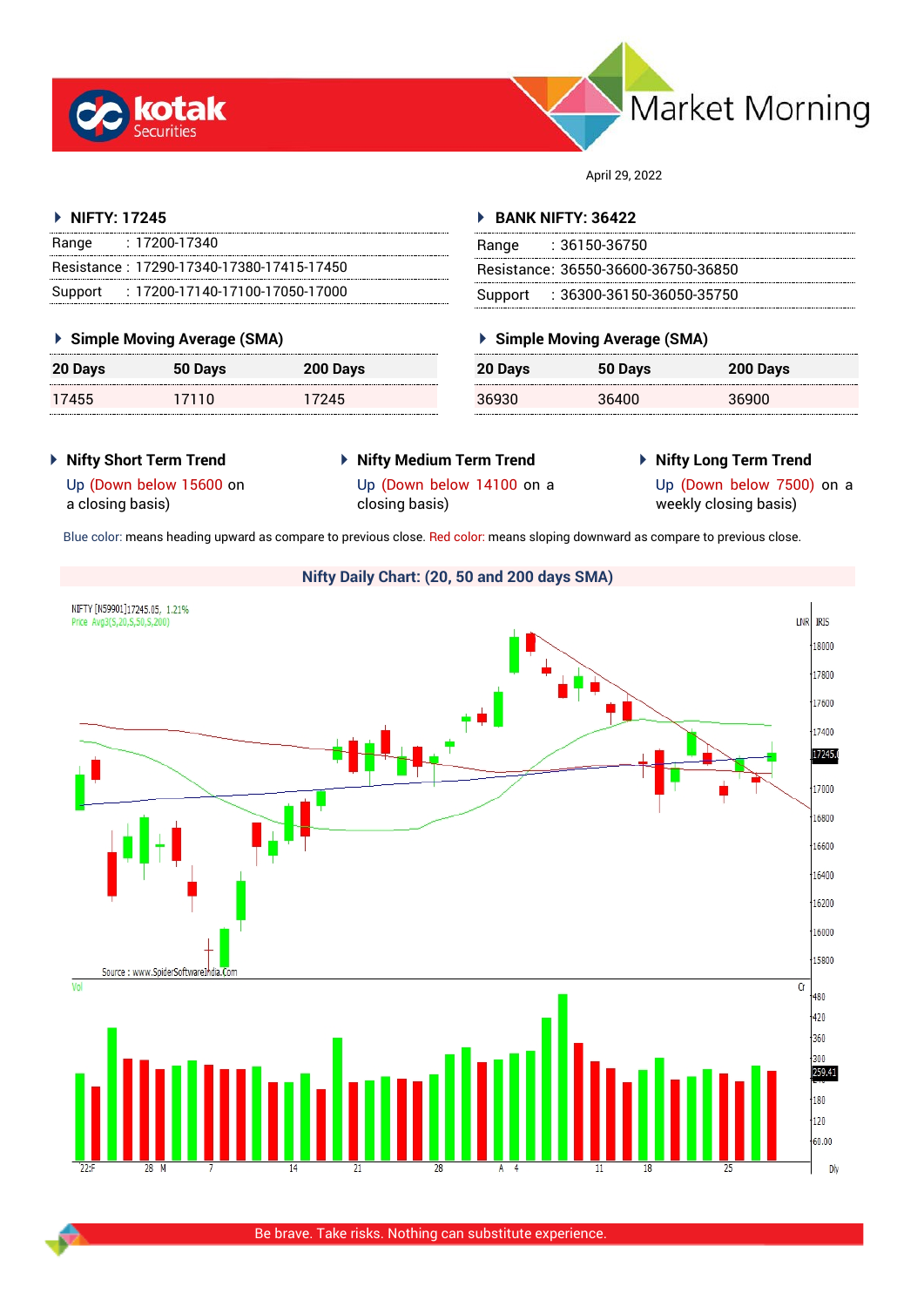### **Market Analysis**

a promising pullback rally. Nifty closed up 206 points while Sensex was up 701 points. After Thursday's morning **Nifty/Sensex Daily View:** On the last day of the April F&O expiry series, the market benchmark indices witnessed intraday correction, the index took support near 17070/56950 and bounced back sharply. It rallied over 262/840 from the day's low. Among sectors, almost all major sectoral indices were trading in the green, but the FMCG index gained over 2 per cent. Technically, Nifty reclaimed the level of 200 days SMA. It also formed a long bullish candlestick formation on the daily chart, indicating a continuation of the uptrend formation in the near future. Now the 200 days SMA or 17200/57300 would act as a trend decider level for the trend-following traders. Above this, Nifty/Sensex may rally up to 17400-17450/57900-58100. On the other hand, the trend below 17200/57300 would be weak. Below which a strong possibility of a quick intraday correction till 17100-1750/57000-56800 cannot be ruled out.

## **RATING SCALE (PRIVATE CLIENT GROUP)**

| <b>BUY</b>             | -   | A condition that indicates a good time to buy a stock. The exact circumstances of the signal will be determined by the indicator that an<br>analyst is using.  |
|------------------------|-----|----------------------------------------------------------------------------------------------------------------------------------------------------------------|
| SELL                   | -   | A condition that indicates a good time to sell a stock. The exact circumstances of the signal will be determined by the indicator that an<br>analyst is using. |
| <b>Stop Loss Order</b> | $-$ | An instruction to the broker to buy or sell stock when it trades beyond a specified price. They serve to either protect your profits or<br>limit your losses.  |

#### **FUNDAMENTAL RESEARCH TEAM (PRIVATE CLIENT GROUP)**

Head of Research Auto & Auto Ancillary Transportation, Paints, FMCG Banking & Finance [shrikant.chouhan@kotak.com](mailto:shrikant.chouhan@kotak.com) arun.agarwal@kotak.com agarwal.amit@kotak.com Hemali.Dhame@kotak.com

**Jatin Damania Purvi Shah Rini Mehta K. Kathirvelu** Metals & Mining, Midcap Pharmaceuticals Research Associate Support Executive jatin.damania@kotak.com [purvi.shah@kotak.com](mailto:purvi.shah@kotak.com) rini.mehta@kotak.com [k.kathirvelu@kotak.com](mailto:k.kathirvelu@kotak.com) +91 22 6218 6440 +91 22 6218 6432 +91 80801 97299 +91 22 6218 6427

Oil and Gas, Information Tech Construction, Capital Goods & Midcaps sumit.pokharna@kotak.com pankajr.kumar@kotak.com

+91 22 6218 5408 +91 22 6218 6443 +91 22 6218 6439 +91 22 6218 6433

# **Sumit Pokharna** Pankaj Kumar

+91 22 6218 6438 +91 22 6218 6434

**Shrikant Chouhan Arun Agarwal Amit Agarwal, CFA Hemali Dhame**

## **TECHNICAL RESEARCH TEAM (PRIVATE CLIENT GROUP)**

**Shrikant Chouhan Amol Athawale Sayed Haider**

[shrikant.chouhan@kotak.com](mailto:shrikant.chouhan@kotak.com) [amol.athawale@kotak.com](mailto:amol.athawale@kotak.com) Research Associate +91 22 6218 5408 +91 20 6620 3350 [sayed.haider@kotak.com](mailto:sayed.haider@kotak.com)

+91 22 62185498

## **DERIVATIVES RESEARCH TEAM (PRIVATE CLIENT GROUP)**

+91 22 6218 5497 +91 33 6615 6273

**Sahaj Agrawal Prashanth Lalu Prasenjit Biswas, CMT, CFTe** [sahaj.agrawal@kotak.com](mailto:sahaj.agrawal@kotak.com) [prashanth.lalu@kotak.com](mailto:prashanth.lalu@kotak.com) [prasenjit.biswas@kotak.com](mailto:prasenjit.biswas@kotak.com)